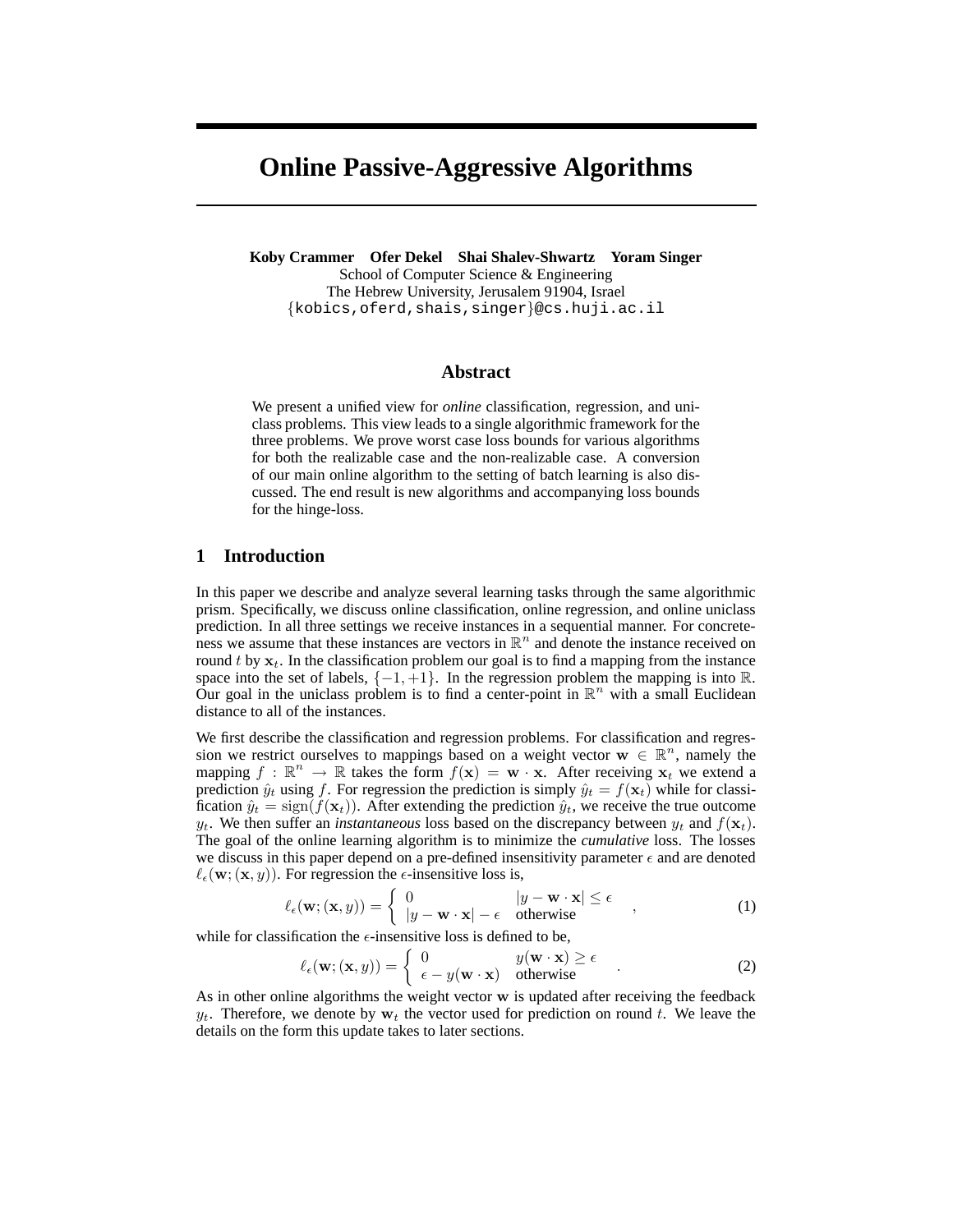| Problem        | Example $(\mathbf{z}_t)$                                 | Discrepancy $(\delta)$                    | Update Direction $(v_t)$                                              |
|----------------|----------------------------------------------------------|-------------------------------------------|-----------------------------------------------------------------------|
| Classification | $(\mathbf{x}_t, y_t) \in \mathbb{R}^n \times \{-1, +1\}$ | $-y_t(\mathbf{w}_t \cdot \mathbf{x}_t)$   | $y_t \mathbf{x}_t$                                                    |
| Regression     | $(\mathbf{x}_t, y_t) \in \mathbb{R}^n \times \mathbb{R}$ | $ y_t - \mathbf{w}_t \cdot \mathbf{x}_t $ | $sign(y_t - \mathbf{w}_t \cdot \mathbf{x}_t) \mathbf{x}_t$            |
| Uniclass       | $(\mathbf{x}_t, y_t) \in \mathbb{R}^n \times \{1\}$      | $\ \mathbf{x}_t - \mathbf{w}_t\ $         | $\frac{\mathbf{x}_t - \mathbf{w}_t}{\ \mathbf{x}_t - \mathbf{w}_t\ }$ |

Table 1: Summary of the settings and parameters employed by the additive PA algorithm for classification, regression, and uniclass.

The setting for uniclass is slightly different as we only observe a sequence of instances. The goal of the uniclass algorithm is to find a center-point w such that all instances  $x_t$  fall within a radius of  $\epsilon$  from w. Since we employ the framework of online learning the vector  $w$  is constructed incrementally. The vector  $w_t$  therefore plays the role of the *instantaneous* center and is adapted after observing each instance  $x_t$ . If an example  $x_t$  falls within a Euclidean distance  $\epsilon$  from  $w_t$  then we suffer no loss. Otherwise, the loss is the distance between  $x_t$  and a ball of radius  $\epsilon$  centered at  $w_t$ . Formally, the uniclass loss is,

$$
\ell_{\epsilon}(\mathbf{w}_{t}; \mathbf{x}_{t}) = \begin{cases} 0 & \|\mathbf{x}_{t} - \mathbf{w}_{t}\| \le \epsilon \\ \|\mathbf{x}_{t} - \mathbf{w}_{t}\| - \epsilon & \text{otherwise} \end{cases}
$$
(3)

In the next sections we give additive and multiplicative online algorithms for the above learning problems and prove respective online loss bounds. A common thread of our approach is a unified view of all three tasks which leads to a single algorithmic framework with a common analysis.

**Related work:** Our work builds on numerous techniques from online learning. The updates we derive are based on an optimization problem directly related to the one employed by Support Vector Machines [15]. Li and Long [14] were among the first to suggest the idea of converting a batch optimization problem into an online task. Our work borrows ideas from the work of Warmuth and colleagues [11]. In particular, Gentile and Warmuth [6] generalized and adapted techniques from [11] to the hinge loss which is closely related to the losses defined in Eqs. (1)-(3). Kivinen et al. [10] discussed a general framework for gradient-based online learning where some of their bounds bare similarities to the bounds presented in this paper. Our work also generalizes and greatly improves online loss bounds for classification given in [3]. Herbster [8] suggested an algorithm for classification and regression that is equivalent to one of the algorithms given in this paper, however, the lossbound derived by Herbster is somewhat weaker. Finally, we would like to note that similar algorithms have been devised in the convex optimization community (cf.  $[1, 2]$ ). The main difference between these algorithms and the online algorithms presented in this paper lies in the analysis: while we derive worst case, finite horizon loss bounds, the optimization community is mostly concerned with asymptotic convergence properties.

## **2 A Unified Loss**

The three problems described in the previous section share common algebraic properties which we explore in this section. The end result is a common algorithmic framework that is applicable to all three problems and an accompanying analysis (Sec. 3). Let  $z_t = (\mathbf{x}_t, y_t)$ denote the instance-target pair received on round  $t$  where in the case of uniclass we set  $y_t = 1$  as a placeholder. For a given example  $z_t$ , let  $\delta(\mathbf{w}; \mathbf{z}_t)$  denote the discrepancy of w on  $z_t$ : for classification we set the discrepancy to be  $-y_t(\mathbf{w}_t \cdot \mathbf{x}_t)$  (the negative of the margin), for regression it is  $|y_t - \mathbf{w}_t \cdot \mathbf{x}_t|$ , and for uniclass  $\|\mathbf{x}_t - \mathbf{w}_t\|$ . Fixing  $\mathbf{z}_t$ , we also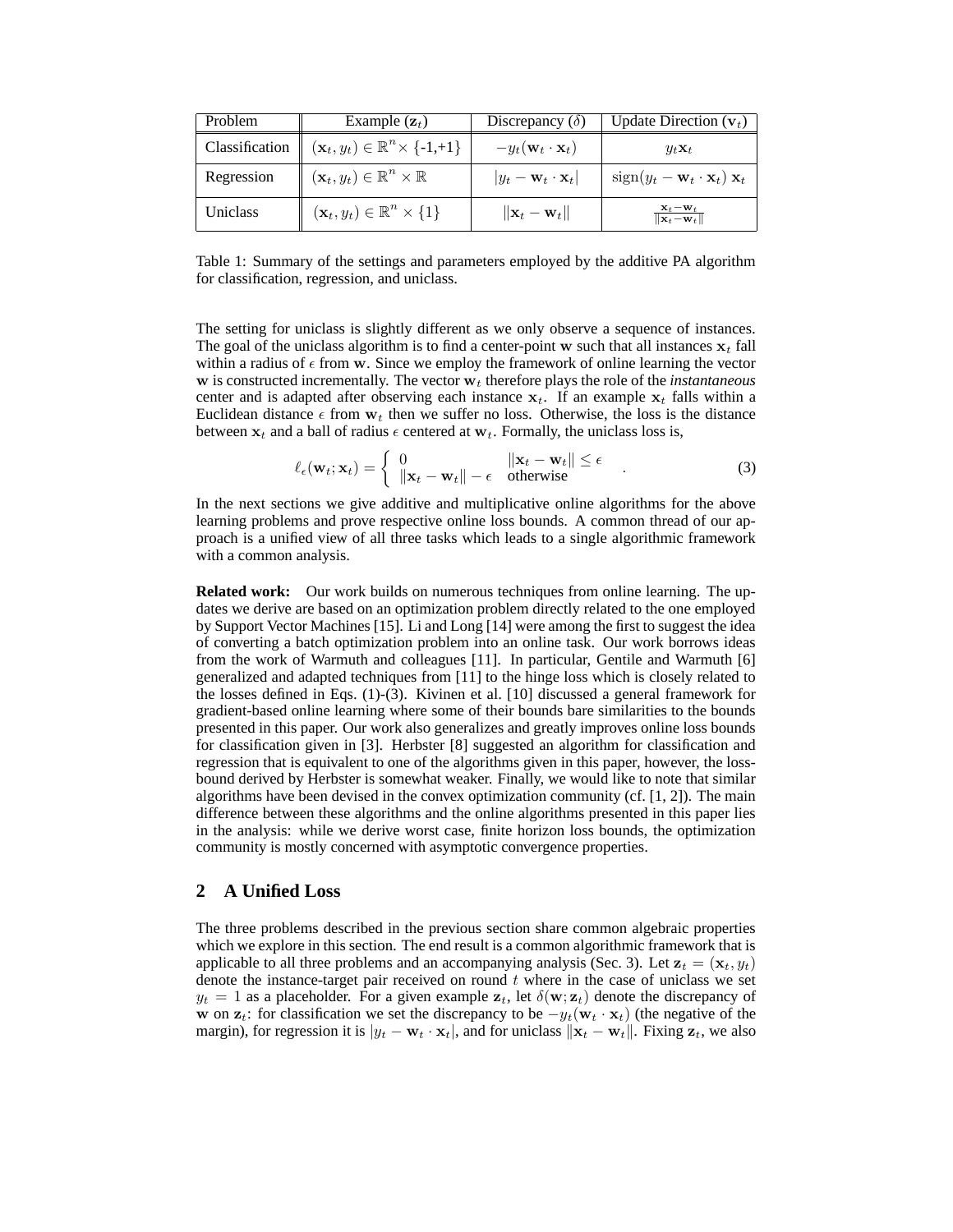view  $\delta(\mathbf{w}; \mathbf{z}_t)$  as a *convex* function of **w**. Let  $[a]_+$  be the function that equals a whenever  $a > 0$  and otherwise equals zero. Using the discrepancies defined above, the three different losses given in Eqs. (1)-(3) can all be written as  $\ell_{\epsilon}(\mathbf{w}; \mathbf{z}) = [\delta(\mathbf{w}; \mathbf{z}) - \epsilon]_+$ , where for classification we set  $\epsilon \leftarrow -\epsilon$  since the discrepancy is defined as the negative of the margin. While this construction might seem a bit odd for classification, it is very useful in unifying the three problems. To conclude, the loss in all three problems can be derived by applying the same hinge loss to different (problem dependent) discrepancies.

## **3 An Additive Algorithm for the Realizable Case**

Equipped with the simple unified notion of loss we describe in this section a single online algorithm that is applicable to all three problems. The algorithm and the analysis we present in this section assume that there exist a weight vector  $w^*$  and an insensitivity parameter  $\epsilon^*$ for which the data is perfectly realizable. Namely, we assume that  $\ell_{\epsilon^*}(\mathbf{w}^*; \mathbf{z}_t) = 0$  for all t which implies that,

$$
y_t(\mathbf{w}^{\star} \cdot \mathbf{x}_t) \ge |\epsilon^{\star}| \text{ (Class.)} \quad |y_t - \mathbf{w}^{\star} \cdot \mathbf{x}_t| \le \epsilon^{\star} \text{ (Reg.)} \quad ||\mathbf{x}_t - \mathbf{w}^{\star}|| \le \epsilon^{\star} \text{ (Unic.)} \quad (4)
$$

A modification of the algorithm for the unrealizable case is given in Sec. 5.

The general method we use for deriving our on-line update rule is to define the new weight vector  $w_{t+1}$  as the solution to the following projection problem

$$
\mathbf{w}_{t+1} = \operatorname*{argmin}_{\mathbf{w}} \quad \frac{1}{2} \|\mathbf{w} - \mathbf{w}_t\|^2 \quad \text{s.t.} \quad \ell_{\epsilon}(\mathbf{w}; \mathbf{z}_t) = 0 \tag{5}
$$

namely,  $w_{t+1}$  is set to be the projection of  $w_t$  onto the set of all weight vectors that attain a loss of zero. We denote this set by  $C$ . For the case of classification,  $C$  is a half space,  $C = \{w : -y_t w \cdot x_t \leq \epsilon\}.$  For regression C is an  $\epsilon$ -hyper-slab,  $C = \{w : |w \cdot x_t |y_t| \leq \epsilon$  and for uniclass it is a ball of radius  $\epsilon$  centered at  $\mathbf{x}_t, C = \{\mathbf{w} : ||\mathbf{w} - \mathbf{x}_t|| \leq \epsilon\}$  $\epsilon$ . In Fig. 2 we illustrate the projection for the three cases. This optimization problem attempts to keep  $w_{t+1}$  as close to  $w_t$  as possible, while forcing  $w_{t+1}$  to achieve a zero loss on the most recent example. The resulting algorithm is *passive* whenever the loss is zero, that is,  $w_{t+1} = w_t$  whenever  $\ell_{\epsilon}(w_t; \mathbf{z}_t) = 0$ . In contrast, on rounds for which  $\ell_{\epsilon}(\mathbf{w}_t; \mathbf{z}_t) > 0$  we *aggressively* force  $\mathbf{w}_{t+1}$  to satisfy the constraint  $\ell_{\epsilon}(\mathbf{w}_{t+1}; \mathbf{z}_t) = 0$ . Therefore we name the algorithm

passive-aggressive or PA for short. In the following we show that for the three problems described above the solution to the optimization problem in Eq. (5) yields the following update rule,

$$
\mathbf{w}_{t+1} = \mathbf{w}_t + \tau_t \mathbf{v}_t \quad , \qquad (6)
$$

where  $v_t$  is minus the gradient of the discrepancy and  $\tau_t \quad = \quad \ell_\epsilon(\mathbf{w}_t; \mathbf{z}_t) / \|\mathbf{v}_t\|^2$ . (Note that although the discrepancy might not be differentiable everywhere, its gradient exists whenever the loss is greater than zero). To see that the

**Parameter:** Insensitivity:  $\epsilon$ **Initialize:** Set  $w_1 = 0$  (R&C);  $w_1 = x_0$  (U) For  $t = 1, 2, ...$ • Get a new instance:  $\mathbf{z}_t \in \mathbb{R}^n$ • Suffer loss:  $\ell_{\epsilon}(\mathbf{w}_t; \mathbf{z}_t)$ • If  $\ell_{\epsilon}(\mathbf{w}_t; \mathbf{z}_t) > 0$  : 1. Set  $\mathbf{v}_t$  (see Table 1) 2. Set  $\tau_t = \frac{\ell_{\epsilon}(\mathbf{w}_t; \mathbf{z}_t)}{\|\mathbf{v}_t\|^2}$  $\|\mathbf{v}_t\|^2$ 3. Update:  $\mathbf{w}_{t+1} = \mathbf{w}_t + \tau_t \mathbf{v}_t$ Figure 1: The additive PA algorithm.

update from Eq.  $(6)$  is the solution to the problem defined by Eq.  $(5)$ , first note that the equality constraint  $\ell_{\epsilon}(\mathbf{w}; \mathbf{z}_t) = 0$  is equivalent to the inequality constraint  $\delta(\mathbf{w}; \mathbf{z}_t) \leq \epsilon$ . The Lagrangian of the optimization problem is

$$
\mathcal{L}(\mathbf{w},\tau) = \frac{1}{2} ||\mathbf{w} - \mathbf{w}_t||^2 + \tau (\delta(\mathbf{w}; \mathbf{z}_t) - \epsilon) , \qquad (7)
$$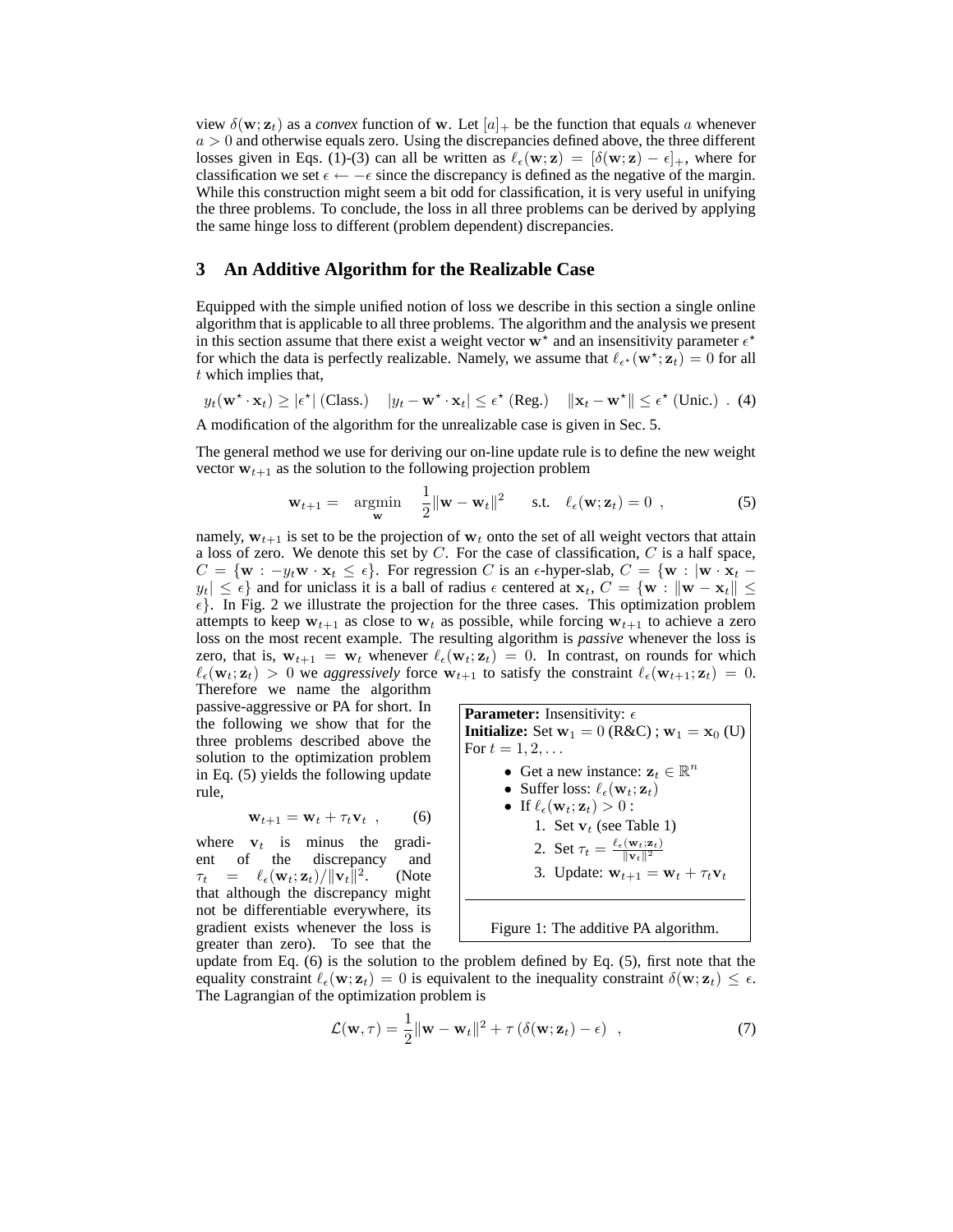

Figure 2: An illustration of the update:  $w_{t+1}$  is found by projecting the current vector  $w_t$  onto the set of vectors attaining a zero loss on  $z_t$ . This set is a stripe in the case of regression, a half-space for classification, and a ball for uniclass.

where  $\tau \geq 0$  is a Lagrange multiplier. To find a saddle point of  $\mathcal L$  we first differentiate  $\mathcal L$ with respect to w and use the fact that  $v_t$  is minus the gradient of the discrepancy to get,

$$
\nabla_{\mathbf{w}}(\mathcal{L}) = \mathbf{w} - \mathbf{w}_t + \tau \nabla_{\mathbf{w}} \delta = 0 \quad \Rightarrow \quad \mathbf{w} = \mathbf{w}_t + \tau \mathbf{v}_t .
$$

To find the value of  $\tau$  we use the KKT conditions. Hence, whenever  $\tau$  is positive (as in the case of non-zero loss), the inequality constraint,  $\delta(\mathbf{w}; \mathbf{z}_t) \leq \epsilon$ , becomes an equality. Simple algebraic manipulations yield that the value  $\tau$  for which  $\delta(\mathbf{w}; \mathbf{z}_t) = \epsilon$  for all three problems is equal to,  $\tau_t = \ell_{\epsilon}(\mathbf{w}; \mathbf{z}_t) / ||\mathbf{v}_t||^2$ . A summary of the discrepancy functions and their respective updates is given in Table 1. The pseudo-code of the additive algorithm for all three settings is given in Fig. 1.

We now discuss the initialization of  $w_1$ . For classification and regression a reasonable choice for  $w_1$  is the zero vector. However, in the case of uniclass initializing  $w_1$  to be the zero vector might incur large losses if, for instance, all the instances are located far away from the origin. A more sensible choice for uniclass is to initialize  $w_1$  to be one of the examples. For simplicity of the description we assume that we are provided with an example  $x_0$  prior to the run of the algorithm and initialize  $w_1 = x_0$ .

To conclude this section we note that for all three cases the weight vector  $w_t$  is a linear combination of the instances. This representation enables us to employ kernels [15].

#### **4 Analysis**

The following theorem provides a unified loss bound for all three settings. After proving the theorem we discuss a few of its implications.

**Theorem 1** Let  $z_1, z_2, \ldots, z_t, \ldots$  be a sequence of examples for one of the problems described in Table 1. Assume that there exist  $w^*$  and  $\epsilon^*$  such that  $\ell_{\epsilon^*}(w^*; z_t) = 0$  for all t. Then if the additive PA algorithm is run with  $\epsilon \geq \epsilon^*$ , the following bound holds for any  $T \geq 1$ 

$$
\sum_{t=1}^T \left( \ell_{\epsilon}(\mathbf{w}_t; \mathbf{z}_t) \right)^2 + 2(\epsilon - \epsilon^*) \sum_{t=1}^T \ell_{\epsilon}(\mathbf{w}_t; \mathbf{z}_t) \leq B \|\mathbf{w}^* - \mathbf{w}_1\|^2,
$$
 (8)

*where for classification and regression* B *is a bound on the squared norm of the instances*  $(\forall t : \check{B} \geq ||\mathbf{x}_t||_2^2)$  and  $B = 1$  *for uniclass.*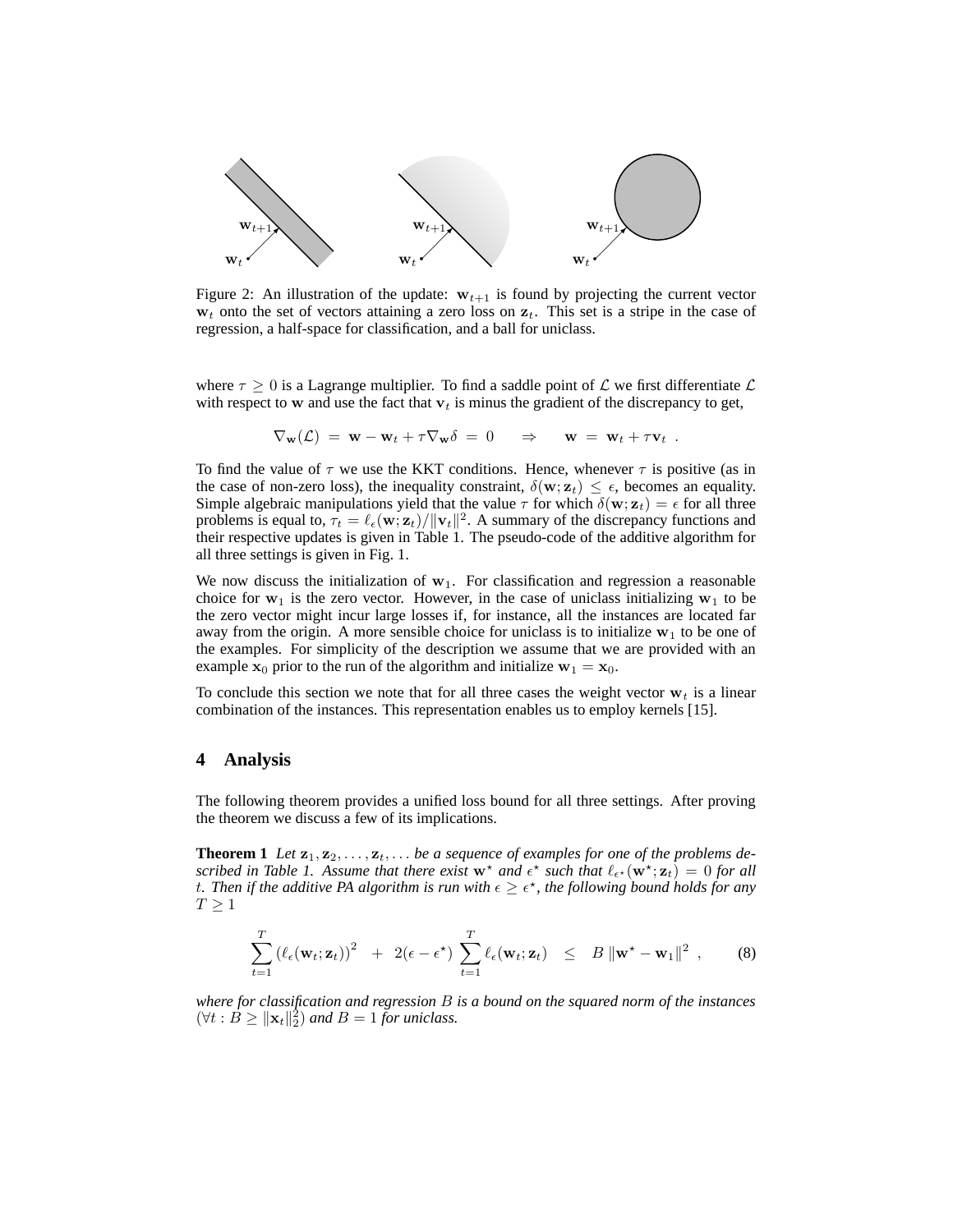**Proof:** Define  $\Delta_t = ||\mathbf{w}_t - \mathbf{w}^*||^2 - ||\mathbf{w}_{t+1} - \mathbf{w}^*||^2$ . We prove the theorem by bounding  $\sum_{t=1}^{T} \Delta_t$  from above and below. First note that  $\sum_{t=1}^{T} \Delta_t$  is a telescopic sum and therefore

$$
\sum_{t=1}^{T} \Delta_t = \|\mathbf{w}_1 - \mathbf{w}^{\star}\|^2 - \|\mathbf{w}_{T+1} - \mathbf{w}^{\star}\|^2 \leq \|\mathbf{w}_1 - \mathbf{w}^{\star}\|^2.
$$
 (9)

This provides an upper bound on  $\sum_{t} \Delta_{t}$ . In the following we prove the lower bound

$$
\Delta_t \ge \frac{\ell_{\epsilon}(\mathbf{w}_t; \mathbf{z}_t)}{B} \left( \ell_{\epsilon}(\mathbf{w}_t; \mathbf{z}_t) + 2(\epsilon - \epsilon^{\star}) \right) . \tag{10}
$$

First note that we do not modify  $w_t$  if  $\ell_\epsilon(w_t; \mathbf{z}_t) = 0$ . Therefore, this inequality trivially holds when  $\ell_{\epsilon}(\mathbf{w}_t; \mathbf{z}_t) = 0$  and thus we can restrict ourselves to rounds on which the discrepancy is larger than  $\epsilon$ , which implies that  $\ell_{\epsilon}(\mathbf{w}_t; \mathbf{z}_t) = \delta(\mathbf{w}_t; \mathbf{z}_t) - \epsilon$ . Let t be such a round then by rewriting  $w_{t+1}$  as  $w_t + \tau_t v_t$  we get,

$$
\Delta_t = \|\mathbf{w}_t - \mathbf{w}^*\|^2 - \|\mathbf{w}_{t+1} - \mathbf{w}^*\|^2 = \|\mathbf{w}_t - \mathbf{w}^*\|^2 - \|\mathbf{w}_t + \tau_t \mathbf{v}_t - \mathbf{w}^*\|^2
$$
  
\n
$$
= \|\mathbf{w}_t - \mathbf{w}^*\|^2 - (\tau_t^2 \|\mathbf{v}_t\|^2 + 2\tau_t (\mathbf{v}_t \cdot (\mathbf{w}_t - \mathbf{w}^*)) + \|\mathbf{w}_t - \mathbf{w}^*\|^2)
$$
  
\n
$$
= -\tau_t^2 \|\mathbf{v}_t\|^2 + 2\tau_t \mathbf{v}_t \cdot (\mathbf{w}^* - \mathbf{w}_t) .
$$
 (11)

Using the fact that  $-\mathbf{v}_t$  is the gradient of the convex function  $\delta(\mathbf{w}; \mathbf{z}_t)$  at  $\mathbf{w}_t$  we have,

$$
\delta(\mathbf{w}^{\star}; \mathbf{z}_t) - \delta(\mathbf{w}_t; \mathbf{z}_t) \geq (-\mathbf{v}_t) \cdot (\mathbf{w}^{\star} - \mathbf{w}_t) . \tag{12}
$$

Adding and subtracting  $\epsilon$  from the left-hand side of Eq. (12) and rearranging we get,

$$
\mathbf{v}_t \cdot (\mathbf{w}^* - \mathbf{w}_t) \geq \delta(\mathbf{w}_t; \mathbf{z}_t) - \epsilon + \epsilon - \delta(\mathbf{w}^*; \mathbf{z}_t) \tag{13}
$$

Recall that  $\delta(\mathbf{w}_t; \mathbf{z}_t) - \epsilon = \ell_{\epsilon}(\mathbf{w}_t; \mathbf{z}_t)$  and that  $\epsilon^* \geq \delta(\mathbf{w}^*; \mathbf{z}_t)$ . Therefore,

$$
(\delta(\mathbf{w}_t; \mathbf{z}_t) - \epsilon) + (\epsilon - \delta(\mathbf{w}^{\star}; \mathbf{z}_t)) \ge \ell_{\epsilon}(\mathbf{w}_t; \mathbf{z}_t) + (\epsilon - \epsilon^{\star})
$$
 (14)

Combining Eq. (11) with Eqs. (13-14) we get

$$
\Delta_t \geq -\tau_t^2 \|\mathbf{v}_t\|^2 + 2\tau_t \left( \ell_{\epsilon}(\mathbf{w}_t; \mathbf{z}_t) + (\epsilon - \epsilon^*) \right) \n= \tau_t \left( -\tau_t \|\mathbf{v}_t\|^2 + 2\ell_{\epsilon}(\mathbf{w}_t; \mathbf{z}_t) + 2(\epsilon - \epsilon^*) \right) .
$$
\n(15)

Е

Plugging  $\tau_t = \ell_{\epsilon}(\mathbf{w}_t; \mathbf{z}_t) / ||\mathbf{v}_t||^2$  into Eq. (15) we get

$$
\Delta_t \geq \frac{\ell_{\epsilon}(\mathbf{w}_t; \mathbf{z}_t)}{\Vert \mathbf{v}_t \Vert^2} \left( \ell_{\epsilon}(\mathbf{w}_t; \mathbf{z}_t) + 2(\epsilon - \epsilon^{\star}) \right) .
$$

For uniclass  $||\mathbf{v}_t||^2$  is always equal to 1 by construction and for classification and regression we have  $\|\mathbf{v}_t\|^2 = \|\mathbf{x}_t\|^2 \leq B$  which gives,

$$
\Delta_t \geq \frac{\ell_{\epsilon}(\mathbf{w}_t; \mathbf{z}_t)}{B} \left( \ell_{\epsilon}(\mathbf{w}_t; \mathbf{z}_t) + 2(\epsilon - \epsilon^*) \right) .
$$

Comparing the above lower bound with the upper bound in Eq. (9) we get

$$
\sum_{t=1}^T \left( \ell_{\epsilon}(\mathbf{w}_t; \mathbf{z}_t) \right)^2 + \sum_{t=1}^T 2(\epsilon - \epsilon^{\star}) \ell_{\epsilon}(\mathbf{w}_t; \mathbf{z}_t) \leq B \|\mathbf{w}^{\star} - \mathbf{w}_1\|^2.
$$

This concludes the proof.

Let us now discuss the implications of Thm. 1. We first focus on the classification case. Due to the realizability assumption, there exist  $w^*$  and  $\epsilon^*$  such that for all t,  $\ell_{\epsilon^*}(w^*; \mathbf{z}_t) = 0$ which implies that  $y_t(\mathbf{w}^*, \mathbf{x}_t) \ge -\epsilon^*$ . Dividing  $\mathbf{w}^*$  by its norm we can rewrite the latter as  $y_t(\hat{\mathbf{w}}^* \cdot \mathbf{x}_t) \ge \hat{\epsilon}^*$  where  $\hat{\mathbf{w}}^* = \mathbf{w}^* / ||\mathbf{w}^*||$  and  $\hat{\epsilon}^* = |\hat{\epsilon}^*| / ||\mathbf{w}^*||$ . The parameter  $\hat{\epsilon}^*$  is often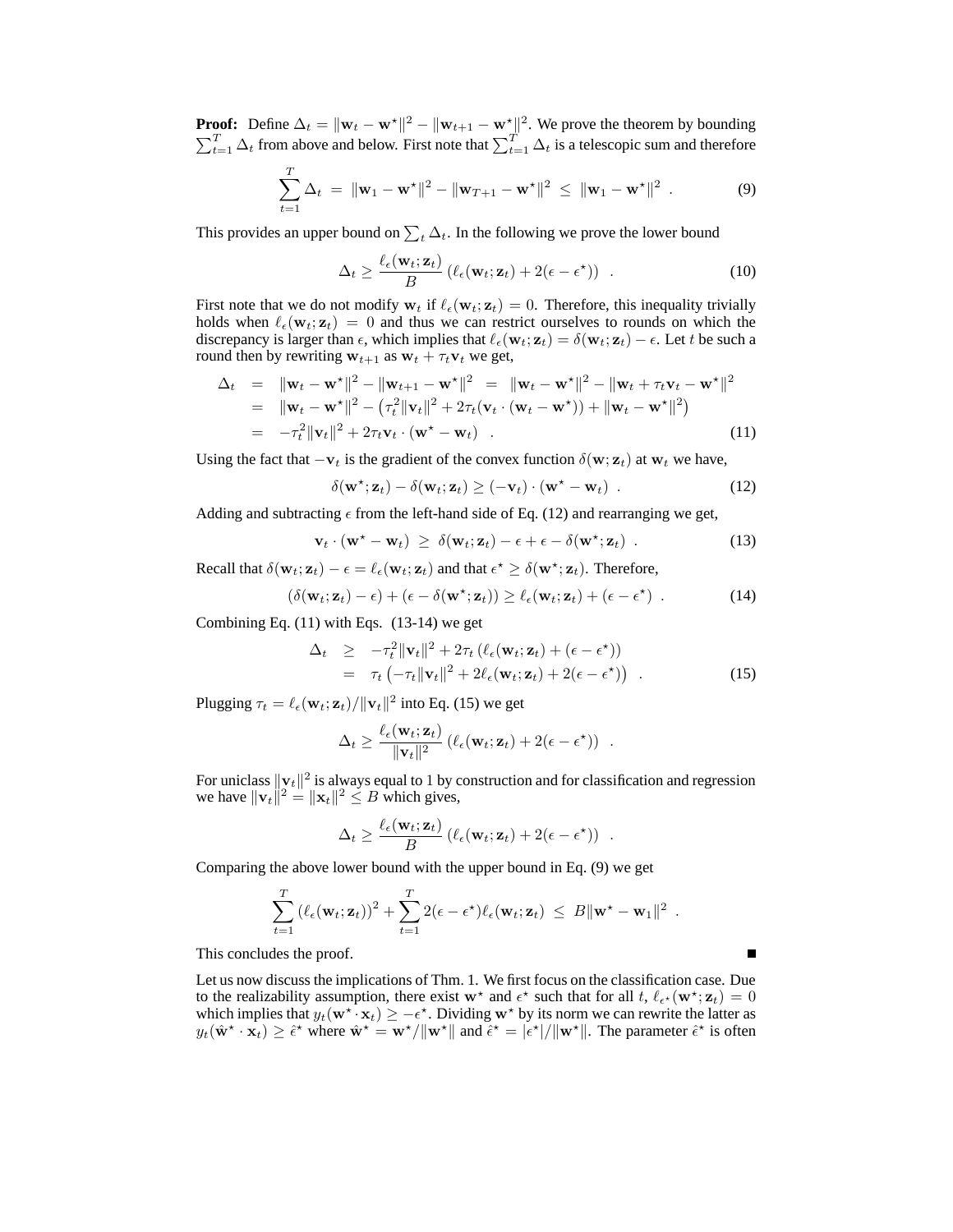referred to as the *margin* of a unit-norm separating hyperplane. Now, setting  $\epsilon = -1$  we get that  $\ell_{\epsilon}(\mathbf{w}; \mathbf{z}) = [1 - y(\mathbf{w} \cdot \mathbf{x})]_{+}$  – the hinge loss for classification. We now use Thm. 1 to obtain two loss bounds for the hinge loss in a classification setting. First, note that by also setting  $\mathbf{w}^* = \hat{\mathbf{w}}^*/\hat{\epsilon}^*$  and thus  $\epsilon^* = -1$  we get that the second term on the left hand side of Eq. (8) vanishes as  $\epsilon^* = \epsilon = -1$  and thus,

$$
\sum_{t=1}^{T} ([1 - y_t(\mathbf{w}_t \cdot \mathbf{x}_t)]_+)^2 \leq B \, \|\mathbf{w}^{\star}\|^2 = \frac{B}{(\hat{\epsilon}^{\star})^2} \quad . \tag{17}
$$

We thus have obtained a bound on the squared hinge loss. The same bound was also derived by Herbster [8]. We can immediately use this bound to derive a mistake bound for the PA algorithm. Note that the algorithm makes a prediction mistake iff  $y_t(\mathbf{w}_t \cdot \mathbf{x}_t) \leq 0$ . In this case,  $[1 - y_t(\mathbf{w}_t \cdot \mathbf{x}_t)]_+ \ge 1$  and therefore the number of prediction mistakes is bounded by  $B/(\hat{\epsilon}^*)^2$ . This bound is common to online algorithms for classification such as ROMMA [14].

We can also manipulate the result of Thm. 1 to obtain a direct bound on the hinge loss. Using again  $\epsilon = -1$  and omitting the first term in the left hand side of Eq. (8) we get,

$$
2(-1-\epsilon^{\star})\sum_{t=1}^{T}[1-y_t(\mathbf{w}_t\cdot\mathbf{x}_t)]_{+} \leq B\|\mathbf{w}^{\star}\|^2.
$$

By setting  $\mathbf{w}^* = 2\hat{\mathbf{w}}^*/\hat{\epsilon}^*$ , which implies that  $\epsilon^* = -2$ , we can further simplify the above to get a bound on the cumulative hinge loss,

$$
\sum_{t=1}^T [1 - y_t(\mathbf{w}_t \cdot \mathbf{x}_t)]_+ \ \leq \ 2 \frac{B}{(\hat{\epsilon}^*)^2} \ .
$$

To conclude this section, we would like to point out that the PA online algorithm can also be used as a building block for a batch algorithm. Concretely, let  $S = {\mathbf{z}_1, \dots, \mathbf{z}_m}$  be a fixed training set and let  $\beta \in \mathbb{R}$  be a small positive number. We start with an initial weight vector  $w_1$  and then invoke the PA algorithm as follows. We choose an example  $z \in S$  such that  $\ell_{\epsilon}(\mathbf{w}_1; \mathbf{z})^2 > \beta$  and present z to the PA algorithm. We repeat this process and obtain  $\mathbf{w}_2, \mathbf{w}_3, \ldots$  until the T'th iteration on which for all  $\mathbf{z} \in S$ ,  $\ell_{\epsilon}(\mathbf{w}_T; \mathbf{z})^2 \leq \beta$ . The output of the batch algorithm is  $w_T$ . Due to the bound of Thm. 1, T is at most  $\lceil B \rceil \mathbf{w}^* - \mathbf{w}_1 \rceil^2 / \beta \rceil$  and by construction the loss of  $w_T$  on any  $z \in S$  is at most  $\sqrt{\beta}$ . Moreover, in the following lemma we show that the norm of  $w_T$  cannot be too large. Since  $w_T$  achieves a small empirical loss and its norm is small, it can be shown using classical techniques (cf. [15]) that the loss of  $w_T$  on unseen data is small as well.

**Lemma 2** *Under the same conditions of Thm. 1, the following bound holds for any*  $T \geq 1$  $\|\mathbf{w}_T - \mathbf{w}_1\| \leq 2 \|\mathbf{w}^* - \mathbf{w}_1\|$ .

**Proof:** First note that the inequality trivially holds for  $T = 1$  and thus we focus on the case T > 1. We use the definition of  $\Delta_t$  from the proof of Thm. 1. Eq. (10) implies that  $\Delta_t$  is non-negative for all t. Therefore, we get from Eq. (9) that

$$
0 \leq \sum_{t=1}^{T-1} \Delta_t = \|\mathbf{w}_1 - \mathbf{w}^{\star}\|^2 - \|\mathbf{w}_T - \mathbf{w}^{\star}\|^2.
$$
 (18)

Rearranging the terms in Eq. (18) we get that  $\|\mathbf{w}_T - \mathbf{w}^*\| \leq \|\mathbf{w}^* - \mathbf{w}_1\|$ . Finally, we use the triangle inequality to get the bound,

$$
\begin{array}{rcl}\n\|\mathbf{w}_T - \mathbf{w}_1\| & = & \|(\mathbf{w}_T - \mathbf{w}^*) + (\mathbf{w}^* - \mathbf{w}_1)\| \\
& \leq & \|\mathbf{w}_T - \mathbf{w}^*\| + \|\mathbf{w}^* - \mathbf{w}_1\| \leq 2\|\mathbf{w}^* - \mathbf{w}_1\| \,.\n\end{array}
$$

This concludes the proof.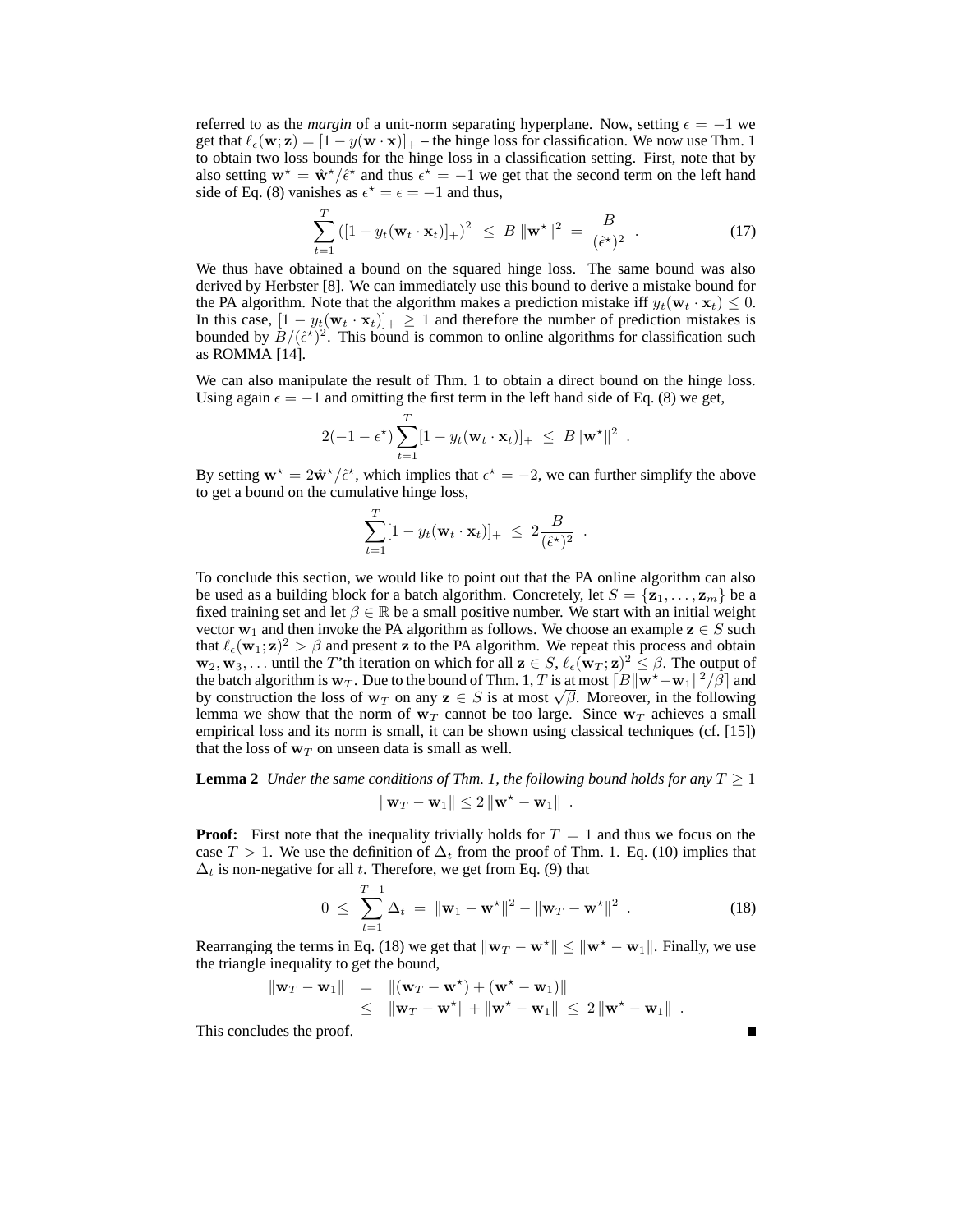## **5 A Modification for the Unrealizable Case**

We now briefly describe an algorithm for the unrealizable case. This algorithm applies only to regression and classification problems. The case of uniclass is more involved and will be discussed in detail elsewhere. The algorithm employs two parameters. The first is the insensitivity parameter  $\epsilon$  which defines the loss function as in the realizable case. However, in this case we do not assume that there exists  $w^*$  that achieves zero loss over the sequence. We instead measure the loss of the online algorithm *relative* to the loss of any vector  $\mathbf{w}^*$ . The second parameter,  $\gamma > 0$ , is a relaxation parameter. Before describing the effect of this parameter we define the update step for the unrealizable case. As in the realizable case, the algorithm is conservative. That is, if the loss on example  $z_t$  is zero then  $w_{t+1} = w_t$ . In case the loss is positive the update rule is  $w_{t+1} = w_t + \tau_t v_t$  where  $v_t$  is the same as in the realizable case. However, the scaling factor  $\tau_t$  is modified and is set to,

$$
\tau_t = \frac{\ell_{\epsilon}(\mathbf{w}_t; \mathbf{z}_t)}{\|\mathbf{v}_t\|^2 + \gamma} .
$$

The following theorem provides a loss bound for the online algorithm *relative* to the loss of any fixed weight vector  $w^*$ .

**Theorem 3** Let  $z_1 = (\mathbf{x}_1, y_1), \mathbf{z}_2 = (\mathbf{x}_2, y_2), \ldots, \mathbf{z}_t = (\mathbf{x}_t, y_t), \ldots$  be a sequence of classification or regression examples. Let  $\mathbf{w}^*$  be any vector in  $\mathbb{R}^n$ . Then if the PA algorithm *for the unrealizable case is run with*  $\epsilon$ , and with  $\gamma > 0$ , the following bound holds for any  $T \geq 1$  and a constant B satisfying  $B \geq ||\mathbf{x}_t||^2$ ,

$$
\sum_{t=1}^{T} \left( \ell_{\epsilon}(\mathbf{w}_{t}; \mathbf{z}_{t}) \right)^{2} \leq (\gamma + B) \|\mathbf{w}^{\star} - \mathbf{w}_{1}\|^{2} + \left( 1 + \frac{B}{\gamma} \right) \sum_{t=1}^{T} \left( \ell_{\epsilon}(\mathbf{w}^{\star}; \mathbf{z}_{t}) \right)^{2} . (19)
$$

The proof of the theorem is based on a reduction to the realizable case (cf. [4, 13, 14]) and is omitted due to the lack of space.

#### **6 Extensions**

There are numerous potential extensions to our approach. For instance, if all the components of the instances are non-negative we can derive a multiplicative version of the PA algorithm. The multiplicative PA algorithm maintains a weight vector  $\mathbf{w}_t \in \mathbb{P}^n$  where  $\mathbb{P}^n = \{ \mathbf{x} : \mathbf{x} \in \mathbb{R}_+^n, \sum_{j=1}^n x_j = 1 \}.$  The multiplicative update of  $\mathbf{w}_t$  is,

$$
w_{t+1,j} = (1/Z_t) w_{t,j} e^{\tau_t v_{t,j}},
$$

where  $v_t$  is the same as the one used in the additive algorithm (Table 1),  $\tau_t$  now becomes  $4\ell_{\epsilon}(\mathbf{w}_t; \mathbf{z}_t) / ||\mathbf{v}_t||^2_{\infty}$  for regression and classification and  $\ell_{\epsilon}(\mathbf{w}_t; \mathbf{z}_t) / (8||\mathbf{v}_t||^2_{\infty})$  for uniclass and  $Z_t = \sum_{j=1}^{n} w_{t,j} e^{\tau_t v_{t,j}}$  is a normalization factor. For the multiplicative PA we can prove the following loss bound.

**Theorem 4** *Let*  $z_1, z_2, \ldots, z_t = (x_t, y_t), \ldots$  *be a sequence of examples such that*  $x_{t,j} \geq 0$ *for all t. Let*  $D_{RE}(\vec{w}||\vec{w}') = \sum_j w_j \log(w_j/w'_j)$  *denote the relative entropy between*  $\vec{w}$  *and*  $w'$ . Assume that there exist  $w^*$  and  $\epsilon^*$  such that  $\ell_{\epsilon^*}(w^*; z_t) = 0$  for all t. Then when the multiplicative version of the PA algorithm is run with  $\epsilon > \epsilon^\star$ , the following bound holds for *any*  $T \geq 1$ *,* 

$$
\sum_{t=1}^T \left( \ell_{\epsilon}(\mathbf{w}_t; \mathbf{z}_t) \right)^2 + 2(\epsilon - \epsilon^*) \sum_{t=1}^T \ell_{\epsilon}(\mathbf{w}_t; \mathbf{z}_t) \leq \frac{1}{2} B D_{RE}(\mathbf{w}^* || \mathbf{w}_1) ,
$$

*where for classification and regression* B *is a bound on the square of the infinity norm of the instances*  $(\forall t : B \ge ||\mathbf{x}_t||_{\infty}^2)$  *and*  $B = 16$  *for uniclass.*